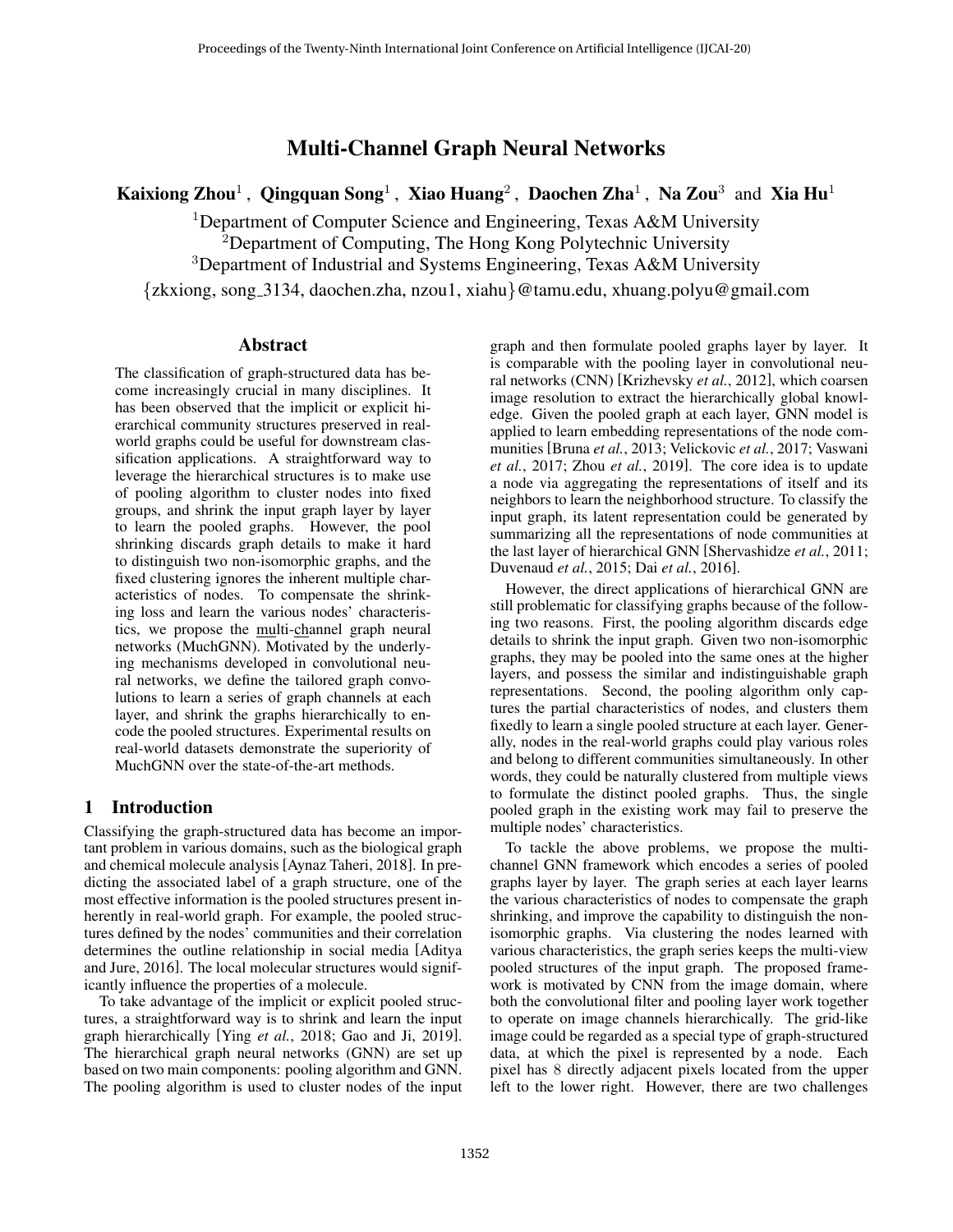

Figure 1: An illustration of the MuchGNN framework consisted of 2 layers. For each layer, the graph convolutions updates the node embedding, and then the feature learning prepares a series of graph channels encoded with different node characteristics. Between the successive two layers, the pooling module is applied to obtain the pooled graphs. Graph embeddings learned at each layer are concatenated to represent the entire graph. It is fed into the differentiable classifier to predict the corresponding label.

in building up such a deep neural network for the general graph-structured data. First, across each graph, the nodes have various numbers and uncertain orders of their neighbors. The local convolutions in CNN cannot be directly applied to learn the nodes' characteristics to formulate the graph series, since it is predefined with the shape of local neighbors. Several attempts [Abu-El-Haija *et al.*, 2018; Geng *et al.*, 2019; Zhang *et al.*, 2018b] have been made to handle this challenge by manually predefining the adjacency matrix, which is not generalizable. Second, considering the pooled graph series as shown by  $(X^1, A^1)$  and  $(X^2, A^2)$  in Figure 1, they have the pooled structures with different physical meaning. The nodes of one channel cannot be mapped to those of the other, since they are clustered from the different patches. The edges also cannot be mapped because they connect the different node clusters. That prevents us from using the channel-wise convolutional filters in CNN to aggregate these graph series to generate the new pooled graphs at the next layer. The filters could only sum up the grid-like image channels with the same physical meaning in the pixels.

We address the above challenges by developing the multichannel graph neural networks (MuchGNN) as shown in Figure 1. To be specific, it could be separated as the following two research questions. (i) How to define the convolutional filters to learn the various nodes' characteristics to formulate the pooled graph series? (ii) How to define the graph convolutions to aggregate the distinct pooled graphs? In summary, our major contributions are described below.

- We propose a multi-channel GNN framework, at which a series of pooled graphs are encoded hierarchically.
- We design the convolutional filter to learn the node characteristics without reliance on the neighborhood shape.
- We define the inter-channel graph convolutions to aggregate the graph channels via message passing.

#### 2 Preliminaries

The goal of graph classification is to map graphs into a set of labels. Let  $G = (A, X)$  denote the directed or undirected graph consisting of *n* nodes, where  $A \in \{0,1\}^{n \times n}$  denotes the adjacency matrix, and  $X \in \mathbb{R}^{n \times d}$  denotes the feature matrix in which each row represents a d-dimensional feature vector of a node. Given a set of graphs  $\{G_1, \ldots, G_N\} \subset \mathcal{G}$ and the corresponding labels  $\{y_1, \ldots, y_N\} \subset \mathcal{Y}$ , the challenge is to learn the graph representations to facilitate the following graph classification:  $f : \mathcal{G} \to \mathcal{Y}$ .

#### 2.1 Graph Neural Networks

GNN uses the adjacency structure and node features to learn the node embeddings. A general "message-passing" based GNN could be expressed by [Xu *et al.*, 2018]:

$$
H_k = \sigma((H_{k-1} + AH_{k-1})W_k) \in \mathbb{R}^{n \times d},\tag{1}
$$

where  $H_k$  denotes the hidden node embedding after k steps of graph convolutions,  $W_k \in \mathbb{R}^{d \times d}$  denotes the trainable transformation matrix, and  $\sigma$  denotes the ReLU activation function. We initialize  $H_0$  by input feature X. Node embedding is updated by aggregating the representations of its neighbors and itself. After  $K$  steps of message passing, we could reach out to the neighbors that are at maximum  $K$  hops away from the central node. For the ease of presentation, we denote GNN associated with  $K$  steps of message passing as  $Z = \text{GNN}(A, X) \in \mathbb{R}^{n \times d}$ . The representation of a graph is generated by aggregating the  $n$  node embeddings in matrix  $Z$ for classification purpose.

#### 2.2 Differentiable Pooling

A major limitation of Equation (1) is that it only encodes the superficial structure of input graph. Recently, the differentiable pooling [Ying *et al.*, 2018] (DIFFPOOL) is proposed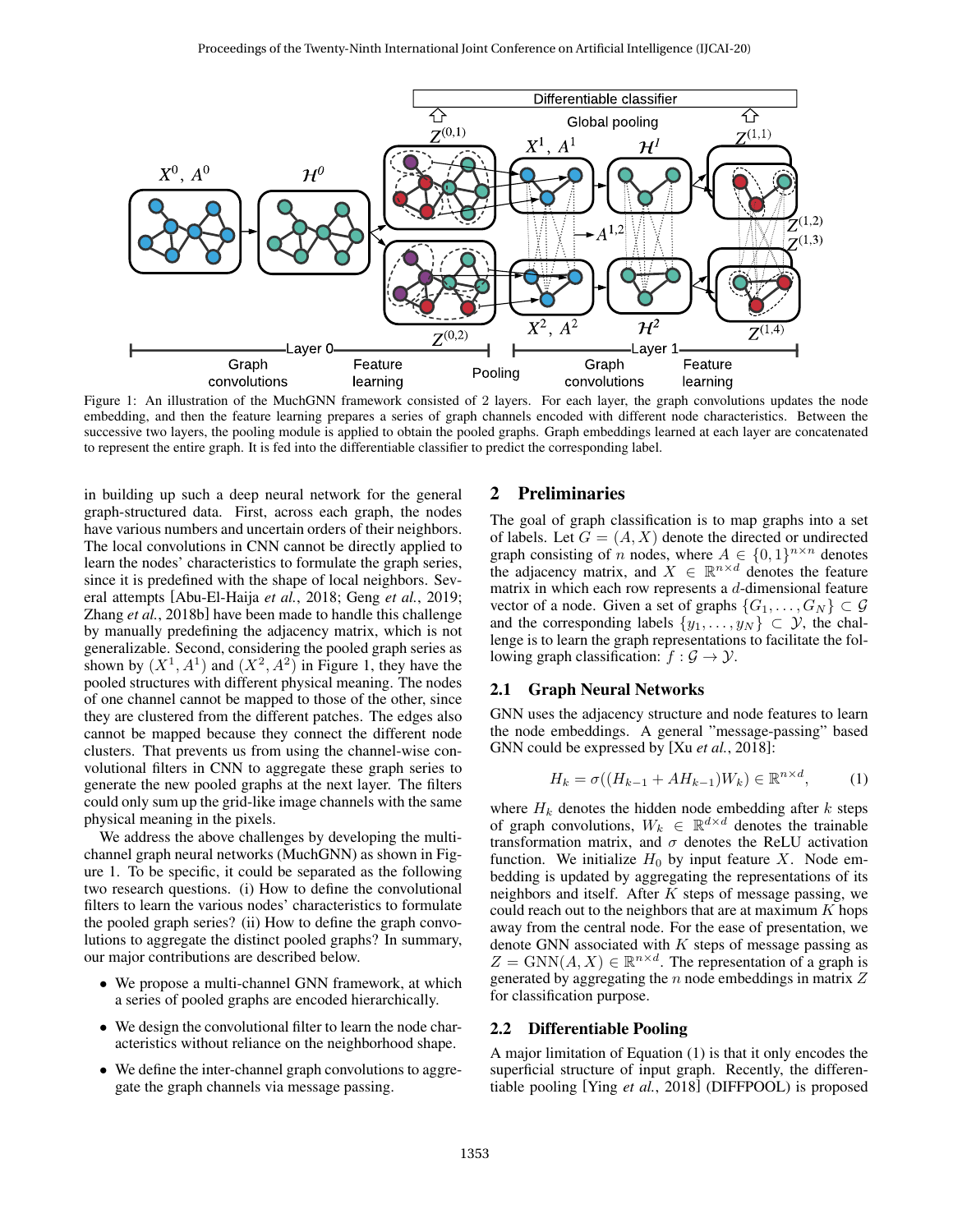to cluster nodes from the input graph gradually, and generates the pooled graphs layer by layer. Formally, let  $n_l$  and  $n_{l+1}$  denote the node numbers of pooled graphs at layers l and  $l + 1$ , respectively. Generally we have  $n_{l+1} < n_l < n$  in order to obtain the more abstract graphs at the higher layers of model. Let  $S^{(l)} \in \mathbb{R}^{n_l \times n_{l+1}}$  and  $Z^{(l)} \in \mathbb{R}^{n_l \times d}$  denote the cluster assignment matrix and node embedding learned at layer *l*, respectively. The DIFFPOOL module pools a graph from layer l to  $l + 1$  as follows:

$$
X^{(l+1)} = S^{(l)^T} Z^{(l)} \in \mathbb{R}^{n_{l+1} \times d},
$$
  
\n
$$
A^{(l+1)} = S^{(l)^T} A^{(l)} S^{(l)} \in \mathbb{R}^{n_{l+1} \times n_{l+1}}.
$$
\n(2)

 $A^{(l+1)}$  and  $X^{(l+1)}$  denote the adjacency and node feature matrices of the graph at layer  $l + 1$ , respectively. To prepare the cluster matrix  $S^{(l)}$  and node embedding  $Z^{(l)}$ , two GNN modules are used:  $Z^{(l)} = \text{GNN}_{l,\text{embed}}(A^{(l)}, X^{(l)})$  and  $S^{(l)} = \text{softmax}(\text{GNN}_{l,\text{pool}}(A^{(l)}, X^{(l)}))$ . The softmax function is applied in row-wise fashion to determine the probabilities of assigning each node at layer  $l$  to the clusters at layer  $l+1$ . Given the pooled graphs at all layers, GNNs are applied hierarchically to obtain their representations by aggregating the embeddings of the corresponding node clusters.

# 3 Multi-channel Graph Convolutional **Networks**

The pooling algorithm has its own bottlenecks in graph representation learning. The input graph is pooled and distorted gradually, which makes it hard to distinguish heterogeneous graphs at higher layers. The single pooled graph at each layer cannot preserve the inherent multi-view pooled structures. To tackle these issues, we propose MuchGNN to learn the graph-structured data comparable with CNN learning the image data. As shown in Figure 1, a series of convolutional filters is applied to study the various characteristics of nodes before pooling, and compensates the clustering distortion. Given the graphs learned with the series of convolutional filters, the pooling algorithm clusters nodes in different ways to encode the multi-view pooled structures at the next layer.

Compared with CNN, the challenges of building up MuchGNN lie in the following two facts. First, nodes across the graph have different numbers of direct neighbors. For example, the upper-left node in graph  $\{X^0, A^0\}$  has only one neighbor as shown in Figure 1, while the others have at least two. There is also none related orders for all the neighbors of one node. The non-determined neighborhood shape precludes us from directly applying the filter in CNN to learn the nodes' characteristics, such as filter  $3 \times 3 \times 128$  pre-defining the neighborhood shape of heights, widths and channels. Second, such channel-wise convolutional filter cannot combine the pooled graphs at one layer together to aggregate their features, and then generate the new one at the next layer. That is because the nodes and edges of one pooled graph are hard to be mapped to those of the another. We cannot combine two pooled graphs in the node-wise and edge-wise fashions.

MuchGNN addresses the above challenges with two key components: (i) the convolutional filter defined based on the message passing steps in GNN, instead of the direct neighbors; (ii) the specific graph convolutions passing messages among the pooled graphs to aggregate their features. For the consistency of presentation, we first define two key concepts.

**Definition 1: layer.** A layer is composed of operations of graph convolutions and feature learning as shown in Figure 1. Let  $l$  denote the index of layer. The input to layer  $l$  is a set of graphs (e.g.,  $[\{X^1, A^1\}, \{X^2, A^2\}]$  at layer 1), while the output is a series of graphs associated with the learned node embeddings (e.g.,  $[Z^{(1,1)}, \cdots, Z^{(1,4)}]$  at layer 1).

Definition 2: channel. Given a specific layer, a channel represents the input graph denoted by  $G^i = \{X^i, A^i\}$ , where  $i$  denotes the channel index. As shown in Figure 1, layer  $0$ consists of one channel:  $[G^0 = \{X^0, A^0\}]$ , and layer 1 consists of two channels  $[G^1 = {X^1, A^1}, G^2 = {X^2, A^2}.$ 

#### 3.1 Proposed Methods

As shown in Figure 1, we first describe how MuchGNN learns the various nodes' characteristics in the single channel at layer 0 by defining the graph convolutional filters. Following this, we describe how MuchGNN operates the graph convolutions to pass message among the multiple channels at layer 1. Without loss of generality, we explain the main ideas of MuchGNN upon the structure of message-passing GNN and differentiable pooling. The proposed framework could be easily applied on other GNNs and pooling algorithms.

#### Single-channel Learning Process

Considering channel  $i = 0$  at layer  $l = 0$ , graph  $G^0 =$  $\{X^0, A^0\}$  is initialized by the input graph  $G = \{X, A\}$ . The single-channel learning process includes two states: graph convolutions and feature learning. The graph convolutions stage applies GNN model to obtain node embeddings via K steps of message passing. Node embedding of the  $k$ -th step,

$$
H_k^i = \sigma([H_{k-1}^i + A^i \cdot H_{k-1}^i] \cdot W_k^{(l)}).
$$
 (3)

 $W_k^{(l)}$  $k<sup>(t)</sup>$  denotes the trainable parameter for the k-th message passing for all channels at layer l. Based on Weisfeiler-Leman (WL) algorithm [Xu *et al.*, 2018], the two non-isomorphic graphs could only be distinguished if their node embeddings  $H_k^i$  are different at any step k. To learn the nodes' characteristics informative for classifying graphs, we make use of multiset  $\mathcal{H}^i = [X^i, H^i_k]$  that contains the input feature and all the intermediate node embeddings, where  $k = 1, \dots, K$ . The feature learning stage then generates the series of new graphs, each of which is associated with a node embedding matrix learned from a corresponding trainable filter. Formally, filter  $\theta^{(l,j)} \in \mathbb{R}^{1 \times (K+1)}$  learns the new graph associated with embedding  $Z^{(l,j)}$  as follows:

$$
Z^{(l,j)} = \phi(\operatorname{sum}(\mathcal{H}^i \odot \theta^{(l,j)}) + b) \in \mathbb{R}^{n_l \times d}.
$$
 (4)

Index tuple  $(l, j)$  denotes the j-th newly generated graphs at layer l, and b is a trainable scalar. We have  $(l, j) = (0, 1)$ and  $(0, 2)$  at layer 0 as shown in Figure 1.  $\phi$ , sum and  $\odot$  denote the non-linear function of multilayer perceptron (MLP), the summation function and the element-wise multiplication, respectively. Note that filter  $\theta^{(l,j)}$  learns the nodes' characteristic by taking into account the different steps of message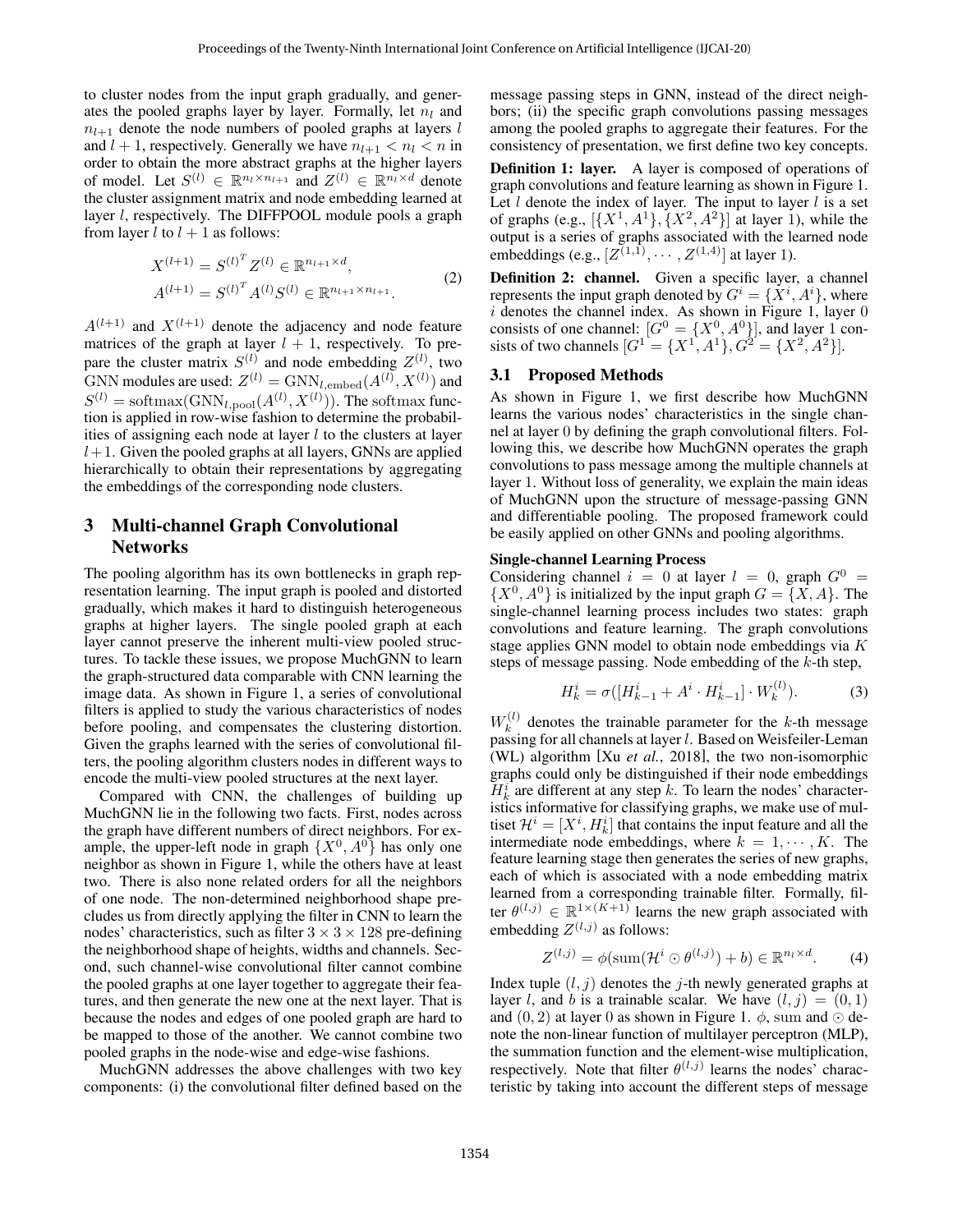passing, rather than relying on the direct neighbors of nodes. Following the same process of graph convolution and feature learning, we obtain cluster matrices  $S^{(l,j)}$  for the two new graphs through another GNN model and convolutional filters.

Given embeddings  $Z^{(l,j)}$  and  $S^{(l,j)}$  at the j-th graph, the clustering algorithm defined in Equation (2) is applied to formulate channel  $j$  at the next layer. We have channels  $G^1 = \{X^1, A^1\}$  and  $G^2 = \{X^2, A^2\}$  at layer 1, which encode the diverse pooled structures of input graph.

#### Multi-channel Learning Process

Unlike layer 0, the input to layer 1 is given by a series of channels. The graph convolutions stage requires feature aggregation from this series of channels to generate the more abstract representation at the higher layer of model. Recalling the graph convolutions at layer 0, it is an intra-channel graph convolutions that pass message only within the current channel. In this section, we augment the graph convolutions by further defining an inter-channel graph convolutions to aggregate features from neighboring channels to the current one.

To unify the following expression, we denote the current and neighboring channels with indices  $i$  and  $c$ , respectively. Considering the graph convolutions operated on graph  $G^1$  =  $\{X^1, A^1\}$  of current channel  $i = 1$ , it includes both intrachannel and inter-channel components to receive information from current channel  $i = 1$  and neighboring channel  $c = 2$ , respectively. The intra-channel graph convolutions is given by Equation (3), where the indices of channel and layer are  $i = 1$  and  $l = 1$ . Following the message-passing GNN, we define the inter-channel graph convolutions as follows:

$$
H_k^{i,c} = \sigma([H_{k-1}^{i,c} + A^{i,c} \cdot H_{k-1}^c] \cdot W_k^{(l)}).
$$
 (5)

 $H_k^{i,c}$  denotes the node embedding of channel i, after k steps of feature aggregations from neighboring channel  $c$ . At step 0, embedding  $H_0^{i,c}$  is given by  $X^i$  of current channel i.  $A^{i,c}$ denotes the inter-channel adjacency matrix between channels i and c, at which  $i = 1$  and  $c = 2$  at layer 1. Following the pooling algorithms in Equation (2), the inter-channel adjacency matrix is easy to obtain by:  $A^{1,2} = S^{(0,1)^T} A^0 S^{(0,2)}$  $\mathbb{R}^{n_1 \times n_1}$ . The row and column of  $A^{1,2}$  represent the nodes at channels 1 and 2, respectively. Compared with the intrachannel convolutions, we replace the adjacency matrix with  $A^{i,c}$ . In this way, the messages of neighboring channels c could be passed to update the embedding at channel  $i$  despite the different shapes of their graph structures.

Following the graph convolutions, the feature learning stage learns the nodes' characteristics based on Equation (4). Different from multiset  $\mathcal{H}^0$  in the single-channel scenario, the one at channel i is given by  $\mathcal{H}^i = [X^{\overline{i}}, H^i_k, H^{i,c}_k]$  at the higher layer of model. It includes embeddings  $H_k^{i,c}$  to aggregate features from all the neighbor channels  $c$ . Specifically, we have  $\mathcal{H}^1 = [X^1, H_k^1, H_k^{1,2}]$  at channel 1. Given a set of filters  $\theta^{(l,j)}$ , Equation (4) encodes the various characteristics and obtains a series of graphs from channel 1. As shown in Figure 1, they are denoted by  $Z^{(1,1)}$  and  $Z^{(1,2)}$ , respectively. By repeating the previous process for channel 2, we obtain the graphs associated with embeddings  $Z^{(1,3)}$  and  $Z^{(1,4)}$ .

#### Multi-channel Graph Convolutional Networks

We stack L layers of graph convolutions and feature learning in MuchGNN, at which  $L = 2$  in Figure 1. Let  $n_l$  and  $C_l$ denote the node number of a graph and the channel number at layer *l*, respectively. We define  $r_l \triangleq \frac{n_{l+1}}{n_l}$  $\frac{n+1}{n}$  named *assign ratio*, and define  $T_l \triangleq \frac{C_{l+1}}{C_l}$  $\frac{C_l+1}{C_l}$  named *channel expansion*. Generally, cluster algorithm requires  $0 < r_l \leq 1$  to generate pooled graph structures, and our feature learning applies  $T_l > 1$  to learn the various characteristics of nodes. For each layer l, we generate a series of graphs whose node embeddings are  $Z^{(l,j)}$ ,  $j = 1, \cdots, C_l T_l$ . As shown in Figure 1, we have  $C_1T_1 = 2 \times 2$  at layer 1. The graph representation  $Y^{(l)}$ learned at layer  $l$  is obtained by combining graphs as follows:

$$
Y^{(l)} = \sum_{j=1}^{C_l T_l} (\text{GlobalPool}(Z^{(l,j)})) \in \mathbb{R}^{d \times 1},
$$
 (6)

where GlobalPool denotes the global pooling function to read out the graph representation. The entire graph representation Y is generated by concatenating  $Y^{(l)}$  from all the layers:  $Y = \bigoplus_l Y^{(l)} \in \mathbb{R}^{d \cdot L \times 1}$ . It encodes both the input graph and its multi-view pooled structures. Given the input of  $Y$ , the downstream differentiable classifier, like MLP, is applied to predict the corresponding graph label.

#### 3.2 Complexity Analysis

Considering channel  $i$  at layer  $l$ , we analyze the time complexity to learn the node's characteristics based on Equation (4). First, node embeddings  $H_k^i$  and  $H_k^{i,c}$  within multiset  $\mathcal{H}^i$  need to be prepared according to Equations (3) and (5), respectively. Let  $m$  denote the maximum number of edges within channel  $i$  or between channels  $i$  and  $j$ . The complexities of Equations (3) and (5) are  $\mathcal{O}(md^2)$  and  $\mathcal{O}(n_l d^2 + m d^2)$ , respectively. There are total K steps of message passing and  $C_l - 1$  neighboring channels waited to be aggregated. Therefore, the time cost to obtain multiset  $\mathcal{H}^i$  is  $\mathcal{O}(K[C_lmd^2 + (C_l - 1)n_l d^2])$ . Second, the element-wise multiplication in Equation (4) takes the computation cost of  $\mathcal{O}((KC_l + 1)n_l d)$ . Based on the above two components, the total time complexity in feature learning is  $\mathcal{O}(\hat{K}[C_lmd^2 + (C_l - 1)n_l d^2] + (KC_l + 1)n_l d)$ , which increases linearly with step  $K$  and channels  $C_l$ .

#### 4 Experiments

We evaluate MuchGNN to answer the following questions:

- **Q1:** How does MuchGNN perform when it is compared with other state-of-the-art models?
- **Q2:** How does the multiple channels in MuchGNN help improve the graph representation learning ability?
- Q3: How does the multiple channels encode the meaningful pooled structures to inform the graph classification?

#### 4.1 Experiment Settings

Datasets. We use 7 graph classification benchmarks as suggested in [Yanardag and Vishwanathan, 2015], including 3 bioinformatic datasets (PTC, DD, PROTEINS [Borgwardt *et*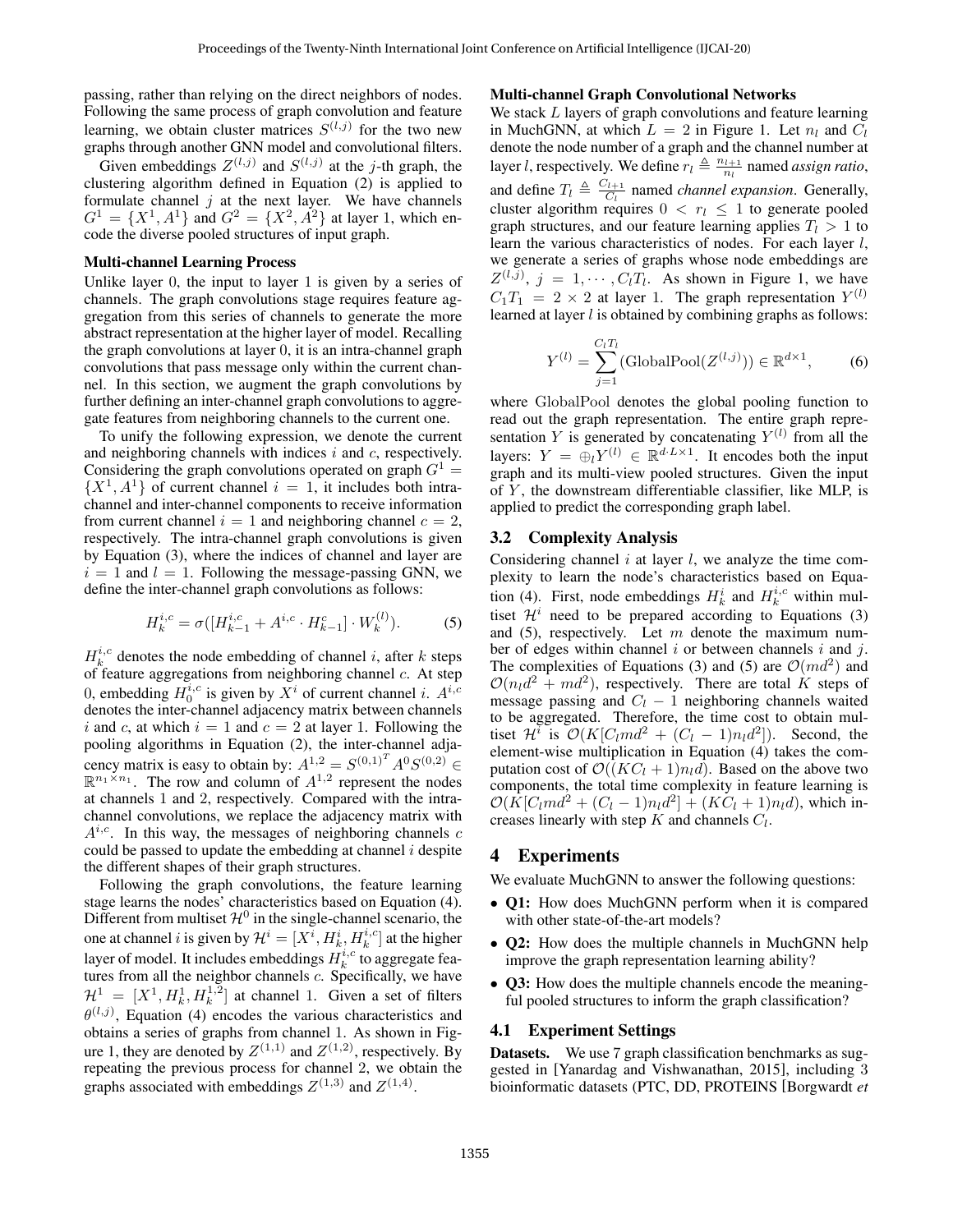*al.*, 2005]) and 4 social network datasets (COLLAB, IMDB-BINARY, IMDB-MULTI, REDDIT-MULTI-12K [D Dobson and Doig, 2003]).

Baselines. We build MuchGNN upon the message-passing GNN and differential pooling, and see how MuchGNN improves the graph classification over these two baselines. For the baseline methods of GNN, we consider the state-of-theart models of GCN [Kipf and Welling, 2017], GRAPH-SAGE [Hamilton *et al.*, 2017], PATCHYSAN [Niepert *et al.*, 2016], DGCNN [Zhang *et al.*, 2018a] and ECC [Simonovsky and Komodakis, 2017]. We also compare with DIFFPOOL that applies the differentiable pooling to further encode the pooled graphs hierarchically. The classification results of GCN and DIFFPOOL are obtained via running the models provided by the authors. The others are reported from the open publications directly.

Implementation details of MuchGNN. Considering the intra-channel and inter-channel graph convolutions as shown in Equations (3) and (5), we apply  $K = 3$  for the message passing step, and  $d = 64$  for the hidden dimension. The GlobalPool function is given by maximization pooling to read out the graph representation. Batch normalization [Ioffe and Szegedy, 2015] and  $l_2$  normalization are applied after each step of graph convolutions to make the training more stable. We regularize the objective function by the entropy of cluster matrix to make the cluster pooling more sparse [Ying *et al.*, 2018]. Adam optimizer is adopted to train MuchGNN, and the gradient is clipped when its norm exceeds 2.0. We evaluate MuchGNN with 10-fold cross validation, at which the average classification accuracy and standard deviation are reported. The model is trained with total of 100 epochs on each fold. Three variants of MuchGNN are considered here:

- MuchGNN-M: the tailored MuchGNN framework that only learns the multiple characteristics of nodes. To be specific, we define the channel expansion to be  $T<sub>l</sub> = 4$ , which means that a set of 4 convolutional filters is applied to learn the various characteristics based on Equation 4. The layer number of  $L = 1$  is used to remove the pooling module.
- MuchGNN-H: the tailored one that only encodes the more and more pooled graphs, at which  $L > 1$  and  $T_l = 1$ . MuchGNN-H generates a pooled graph at each layer like DIFFPOOL. A total of  $L = 3$  layers accompanied with assign ratios  $r_l = 0.25$  are used for PROTEINS datasets, while the other datasets have the similar performances when  $L = 2$  accompanied with  $r_l = 0.1$ .
- MuchGNN-MH: the general MuchGNN framework that learns both the multiple characteristics and pooled graph structures at each layer. The framework applies the same channel expansion with MuchGNN-M, and contains the same layers with MuchGNN-H.

### 4.2 Graph Classification Results

#### Model Comparison

Table 1 compares MuchGNN-MH with all the baselines and its own variants, and provides the positive answers for Q1. We observe that MuchGNN-MH achieves the most competitive classification accuracies on all the benchmarks. Considering the models of GCN, DIFFPOOL, MuchGNN-H and MuchGNN-M, MuchGNN-MH obtains the average improvements of 4.33%, 3.10%, 2.13% and 3.29%, respectively. This is expected because the baseline methods are not informative enough to classify a graph with the following facts. GNNs classify a graph via aggregating the representations over nodes, which fails to learn the pooled structures present in the input graph. On most of the benchmarks, DIFFPOOL and MuchGNN-H improve the graph classification by further clustering the input graph. However, node clustering loses the graph details and may make it hard to distinguish the heterogeneous graphs. The single pooled graph at each layer cannot preserve the multiple characteristics of the input graph. Although MuchGNN-M exploits the various characteristics, such shallow model cannot reach the pooled structures.

Compared with the above baselines, MuchGNN-MH provides the general framework to learn the informative graph representation comparable with CNN at image domains. The convolutional filters learn the various nodes' characteristics to compensate the shrinking loss. After node clustering, the multi-view pooled structures are encoded as well.

#### Effectiveness Validation of Multiple Channels

Note that the series of graph channels could be concatenated and regarded as a super graph at each layer of MuchGNN. At layer  $l$ , the total node numbers in DIFFPOOL and MuchGNN are given by  $n_l$  and  $C_l n_l$ , respectively. MuchGNN has much more nodes than the DIFFPOOL if channel number  $C_l > 1$ . It would be hard to claim that the performance advantage of MuchGNN relies mostly on the channels encoded with different characteristics, rather than simply reserving more nodes. In this subsection, we validate how the multiple channels improve the graph representation learning ability to answer Q2. The channel expansion and cluster ratio of MuchGNN are fixed to control the related variables:  $T_l = 4$  and  $r_l = 0.25$ . For DIFFPOOL, we gradually increase node number in the pooled graphs by considering the following ratios  $r_l$ : 0.25, 0.5 and 1. The last one has the same node number with MuchGNN at each layer, in order to provide a fair comparison. We compare the two models comprehensively by considering different depths of the hierarchical neural networks, and show their graph classification accuracies in Table 2.

The following observations are made to claim the effectiveness of multiple channels in learning the graph representation. First, the larger ratio leads to a more smaller classification accuracy when layer number  $L = 4$ . One of the possible reasons is the extra node clusters that introduce noise to the pooled graph as introduced in [Ying *et al.*, 2018]. Second, it is observed that MuchGNN outperforms DIFFPOOL consistently even when they have the same node number (i.e., DIFF-POOL of  $r_l = 1$ ). Especially, while the classification accuracies of DIFFPOOL decrease significantly with  $L$ , those of MuchGNN remain stable accompanied with a small variance. That is because the graph series learn the various characteristics to decease the pooling loss at the higher layers of model, which makes the graph classification more robust.

#### Performance Improvement via Increasing Channels

We study the variation of classification accuracy with the channel numbers in MuchGNN, and further answer research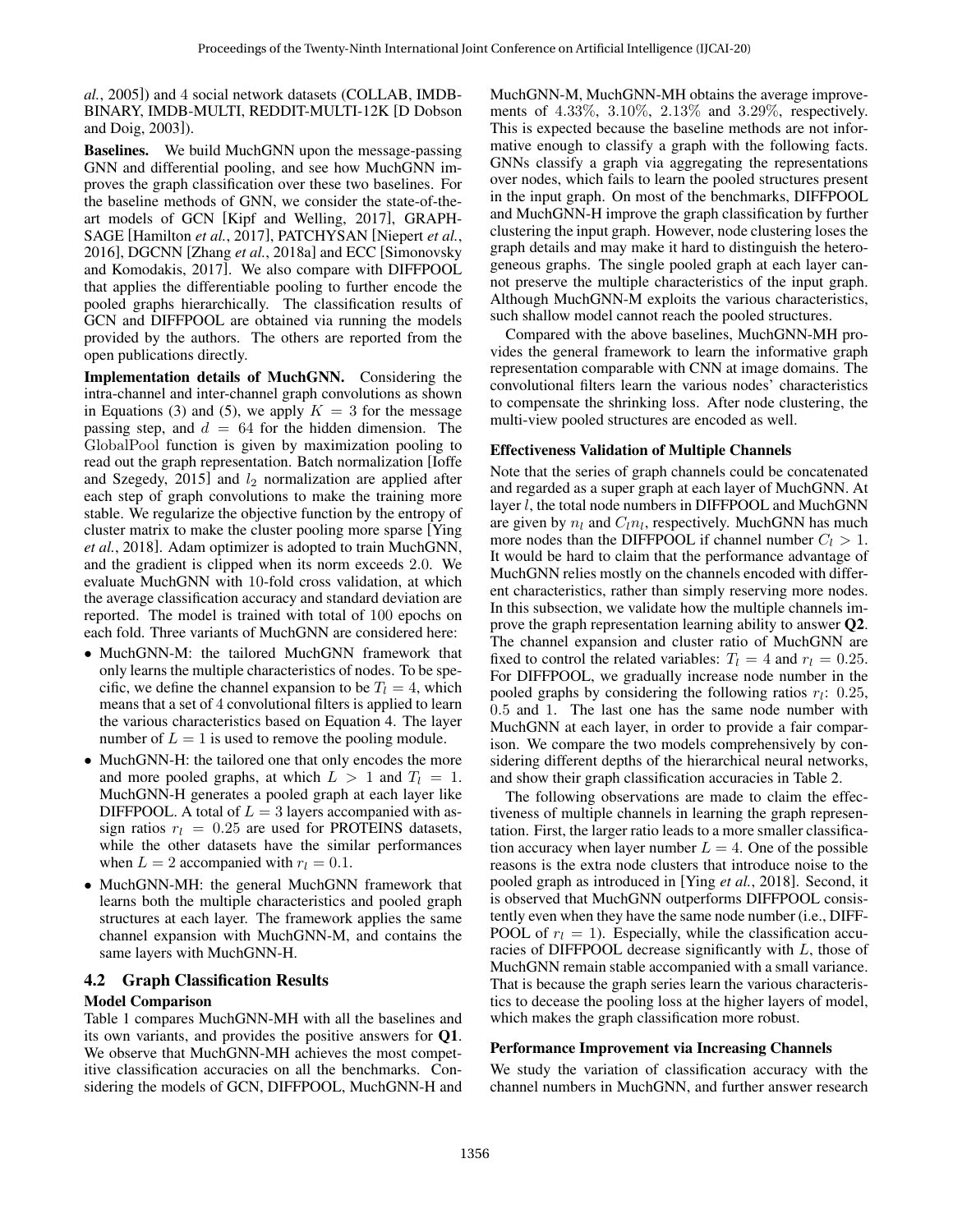| <b>Methods</b>   | <b>Datasets</b> |                 |                 |                 |                 |                 |                 |  |
|------------------|-----------------|-----------------|-----------------|-----------------|-----------------|-----------------|-----------------|--|
|                  | <b>PTC</b>      | <b>DD</b>       | <b>PROTEINS</b> | <b>COLLAB</b>   | <b>IMDB-B</b>   | <b>IMDB-M</b>   | RDT-M12K        |  |
| <b>GCN</b>       | $62.26 + 4.8$   | $77.83 + 4.2$   | $76.30 \pm 2.3$ | $80.78 \pm 1.8$ | $78.48 \pm 1.9$ | $54.60 \pm 2.2$ | $45.03 \pm 1.9$ |  |
| <b>GRAPHSAGE</b> | $63.9 \pm 7.7$  | 75.42           | 70.48           | 68.25           | $72.3 \pm 5.3$  | $50.9 \pm 2.2$  | 42.24           |  |
| <b>PATCHYSAN</b> | $62.29 + 5.7$   | $76.27 \pm 2.6$ | $75.00 \pm 2.5$ | $72.60 \pm 2.2$ | $71.00 \pm 2.3$ | $45.23 \pm 2.8$ | $41.32 \pm 0.4$ |  |
| <b>DGCNN</b>     | $58.59 \pm 2.5$ | $79.37 \pm 1.0$ | $75.54 \pm 1.0$ | $73.76 \pm 0.5$ | $70.03 \pm 0.9$ | $47.83 \pm 0.9$ | 41.82           |  |
| <b>DIFFPOOL</b>  | $64.85 \pm 4.3$ | $79.43 \pm 4.1$ | $75.63 \pm 2.7$ | $81.25 \pm 1.1$ | $80.18 \pm 1.8$ | $55.0 \pm 2.4$  | $44.11 \pm 1.4$ |  |
| MuchGNN-M        | $67.69 \pm 7.1$ | $80.47 \pm 4.3$ | $79.30 \pm 3.3$ | $81.56 \pm 1.4$ | $80.59 \pm 2.6$ | $56.20 \pm 2.2$ | $38.47 \pm 1.1$ |  |
| MuchGNN-H        | $63.67 \pm 4.6$ | $78.67 \pm 4.0$ | $78.93 \pm 2.7$ | $81.36 \pm 1.4$ | $80.99 \pm 3.0$ | $56.07 \pm 2.4$ | $44.99 \pm 3.0$ |  |
| MuchGNN-MH       | $68.08 + 4.8$   | $80.87 + 4.4$   | $79.84 + 2.6$   | $81.72 + 1.6$   | $81.26 + 2.5$   | $56.73 + 1.7$   | $45.92 + 2.9$   |  |

Table 1: The comparison of graph classification accuracy and stand deviation in percent. The best results are highlighted with boldface.

| Methods                                 | $r_l$         | $T_l$ | Layer number $L$ | Variance          |  |       |
|-----------------------------------------|---------------|-------|------------------|-------------------|--|-------|
|                                         |               |       |                  |                   |  |       |
| DIFFPOOL   0.25   1   77.15 75.63 73.42 |               |       |                  |                   |  | 2.35  |
| <b>DIFFPOOL</b>                         | $0.5^{\circ}$ |       |                  |                   |  | 11.42 |
| <b>DIFFPOOL</b>                         |               |       |                  | 78.59 78.74 73.23 |  | 6.57  |
| MuchGNN                                 | 0.25          |       |                  | 79.21 79.84 78.94 |  | 0.14  |

Table 2: Classification accuracy in percent on PROTEINS dataset. DIFFPOOL is compared by gradually increasing its cluster ratio.

| Layer   Ratio | Channel expansion $T_l$ |  |                                                                                |       |  |  |  |
|---------------|-------------------------|--|--------------------------------------------------------------------------------|-------|--|--|--|
|               |                         |  |                                                                                |       |  |  |  |
| 0.25          |                         |  | 78.85 79.75 79.93 79.21                                                        |       |  |  |  |
| 0.25          |                         |  | $\begin{array}{ c c c c c } \hline 78.93 & 79.38 & 79.83 \ \hline \end{array}$ | 79.84 |  |  |  |

Table 3: Classification accuracies in percent on PROTEINS dataset, given a series of channel expansions.

question Q2. We reuse two of the well-performed architectures in the previous experiments:  $L = 2$  and  $L = 3$  accompanied with  $r_l = 0.25$ . Through enhancing the channel expansion  $T_l$  from 1 to 4, we show the classification accuracy of MuchGNN in Table 3. It is obvious that the larger  $T_l$  is, the better the classification accuracy could be achieved generally. That is because the multiple channels preserve the more information from the input graph. It would be more easier for the downstream classifier to distinguish heterogeneous graphs.

#### Visualization of Channels

We investigate how multiple channels encodes the meaningful pooled graphs by visualizing the cluster assignments, and answer research question Q3. Figure 2 shows the two channels at layer 1, which are generated by learning and hard pooling a graph from COLLAB. Node colors represent the cluster memberships. We observe that these two channels encodes the distinct pooled structures of the input graph. To be specific, channel 1 extracts local structure of input graph, at which only the closely-connected nodes are assigned into a cluster. On the contrary, channel 2 preserves the global struc-



Figure 2: Channel visualization via pooling a graph from COLLAB.

ture roles of nodes with blue and grey colors, which bridge the different communities. These channels encodes the inherently various characteristics of input graph, which makes the higher layers of MuchGNN being more informative for classifying graphs.

## 5 Conclusion

Motivated by the CNN architecture, we propose the multichannel framework named MuchGNN to learn the graph representation specifically. In detail, we design the graph convolutional filters to learn the various characteristics of nodes in the series of graph channels. The inter-channel graph convolutions are given to aggregate the entire graph channels and generate the one at the next layer. Experimental results show that we achieve state-of-the-art performance on the task of graph classification, and improve model robustness greatly. In the future works, we would apply MuchGNN to other tasks, such as the node classification and link prediction.

#### Acknowledgements

This work is, in part, supported by DARPA (#W911NF-16- 1-0565) and NSF (#IIS-1750074, #IIS-1718840, and #IIS-1900990). The views, opinions, and/or findings contained in this paper are those of the authors and should not be interpreted as representing any funding agencies.